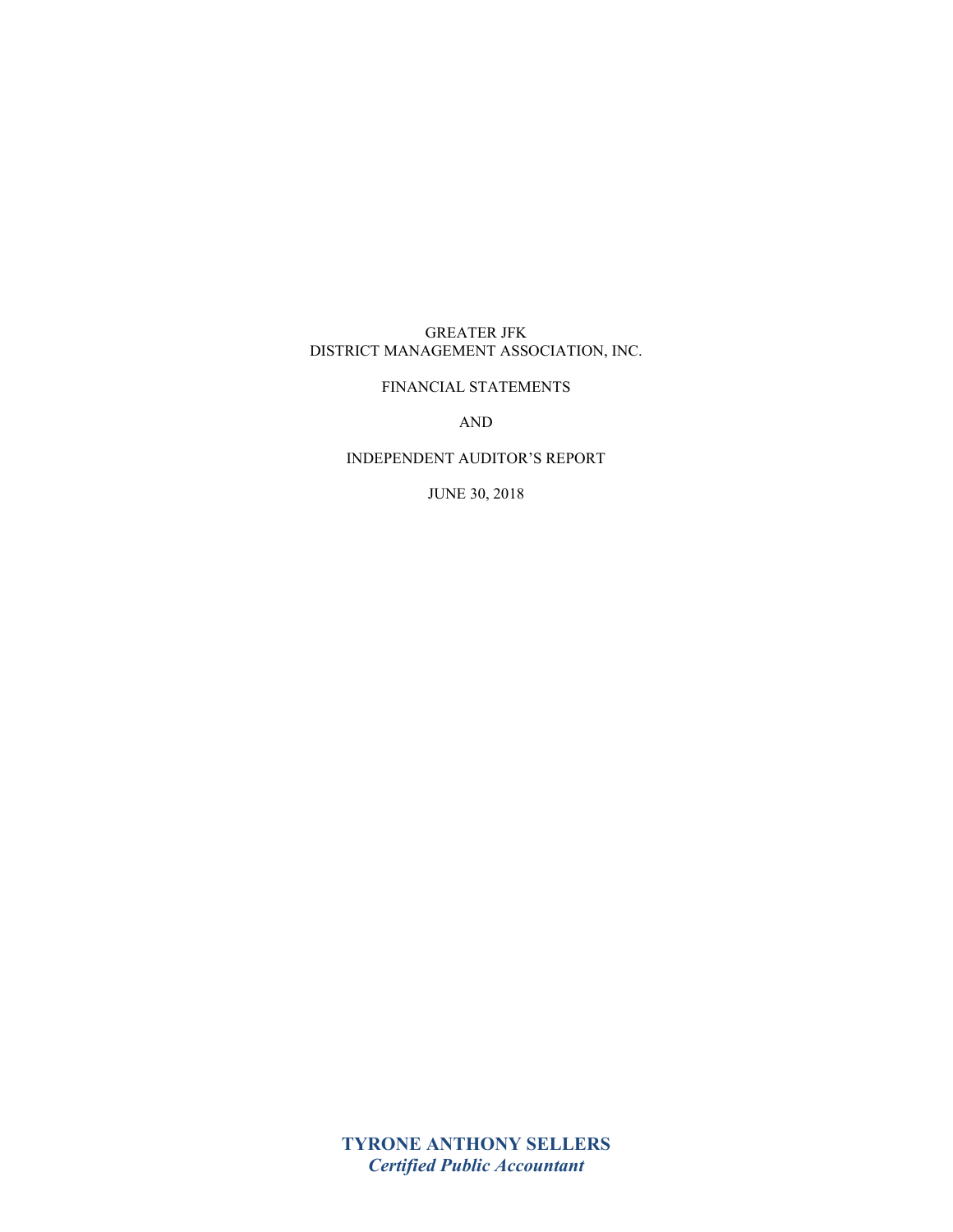# - CONTENTS -

| Independent Auditor's Report                     | Page 1    |
|--------------------------------------------------|-----------|
| <b>Statement of Financial Position</b>           | Page 2    |
| Statement of Activities and Change in Net Assets | Page 3    |
| <b>Statement of Functional Expenses</b>          | Page 4    |
| <b>Statement of Cash Flows</b>                   | Page 5    |
| Notes to Financial Statements                    | Pages 6-8 |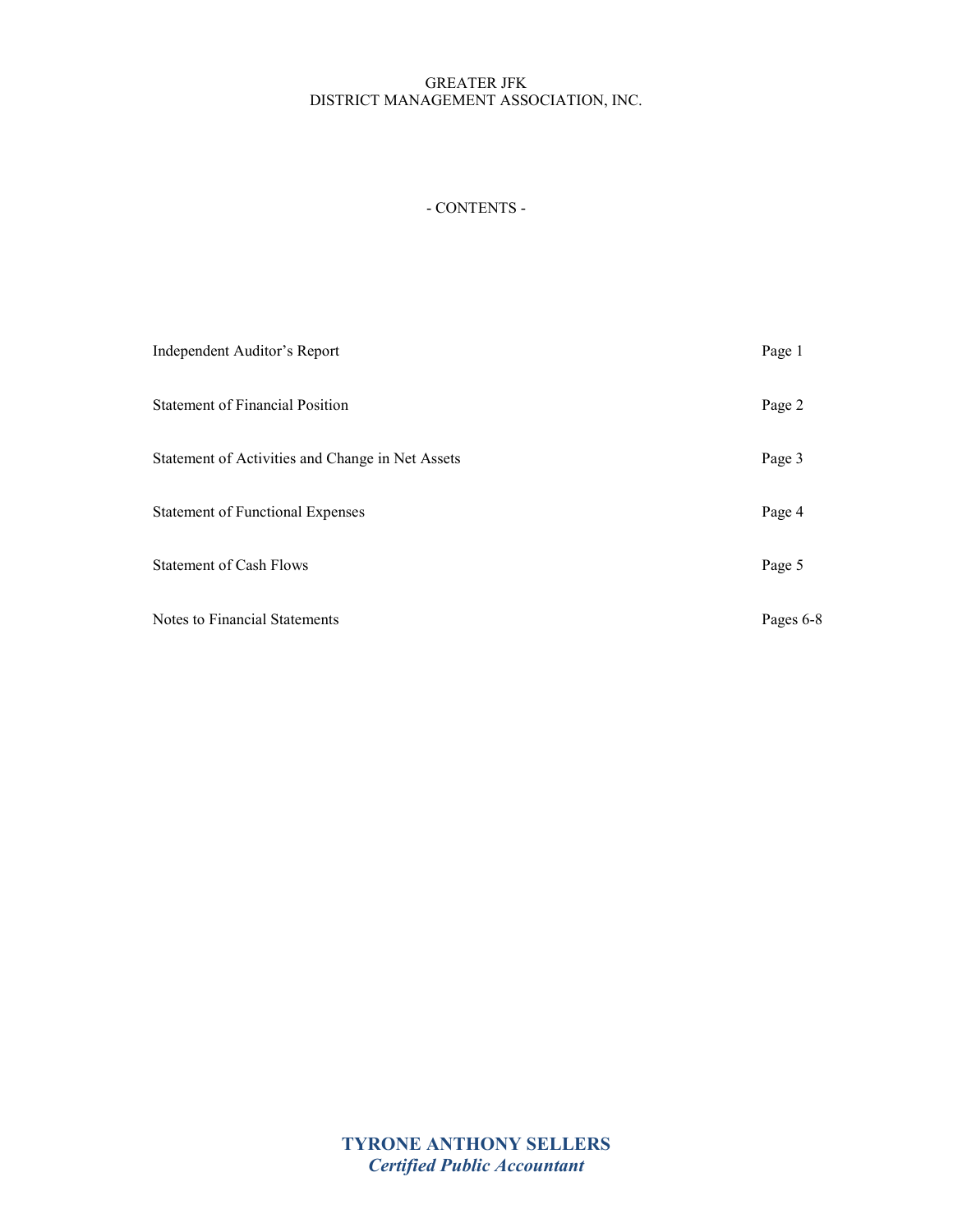*115-03 Farmers Blvd. Saint Albans, NY 11412 Tel (718) 341-8770* 

#### INDEPENDENT AUDITOR'S REPORT

To the Board of Directors Greater JFK District Management Association, Inc. Jamaica, New York

#### *Report on the Financial Statements*

I have audited the accompanying financial statements of Greater JFK District Management Association, Inc. (the "Organization"), which comprise the statement of financial position as of June 30, 2018 and the related statements of activities and change in net assets, functional expenses and cash flows for the year then ended, and the related notes to the financial statements.

#### *Management's Responsibility for the Financial Statements*

Management is responsible for the preparation and fair presentation of these financial statements in accordance with accounting principles generally accepted in the United States of America; this includes the design, implementation, and maintenance of internal control relevant to the preparation and fair presentation of financial statements that are free from material misstatement, whether due to fraud or error.

#### *Auditor's Responsibility*

My responsibility is to express an opinion on these financial statements based on my audit. I conducted my audit in accordance with auditing standards generally accepted in the United States of America. Those standards require that I plan and perform the audit to obtain reasonable assurance about whether the financial statements are free of material misstatement.

An audit involves performing procedures to obtain audit evidence about the amounts and disclosures in the financial statements. The procedures selected depend on the auditor's judgment, including the assessment of the risks of material misstatement of the financial statements, whether due to fraud or error. In making those risk assessments, the auditor considers internal control relevant to the entity's preparation and fair presentation of the financial statements in order to design audit procedures that are appropriate in the circumstances, but not for the purpose of expressing an opinion on the effectiveness of the entity's internal control. Accordingly, I express no such opinion. An audit also includes evaluating the appropriateness of accounting policies used and the reasonableness of significant accounting estimates made by management, as well as evaluating the overall presentation of the financial statements.

I believe that the audit evidence I have obtained is sufficient and appropriate to provide a basis for my audit opinion.

#### *Opinion*

In my opinion, the financial statements referred to above present fairly, in all material respects, the financial position of Greater JFK District Management Association, Inc. as of June 30, 2018, and the changes in its net assets and its cash flows for the year ended in conformity with accounting principles generally accepted in the United States of America.

Tyron anthony

Saint Albans, New York December 11, 2018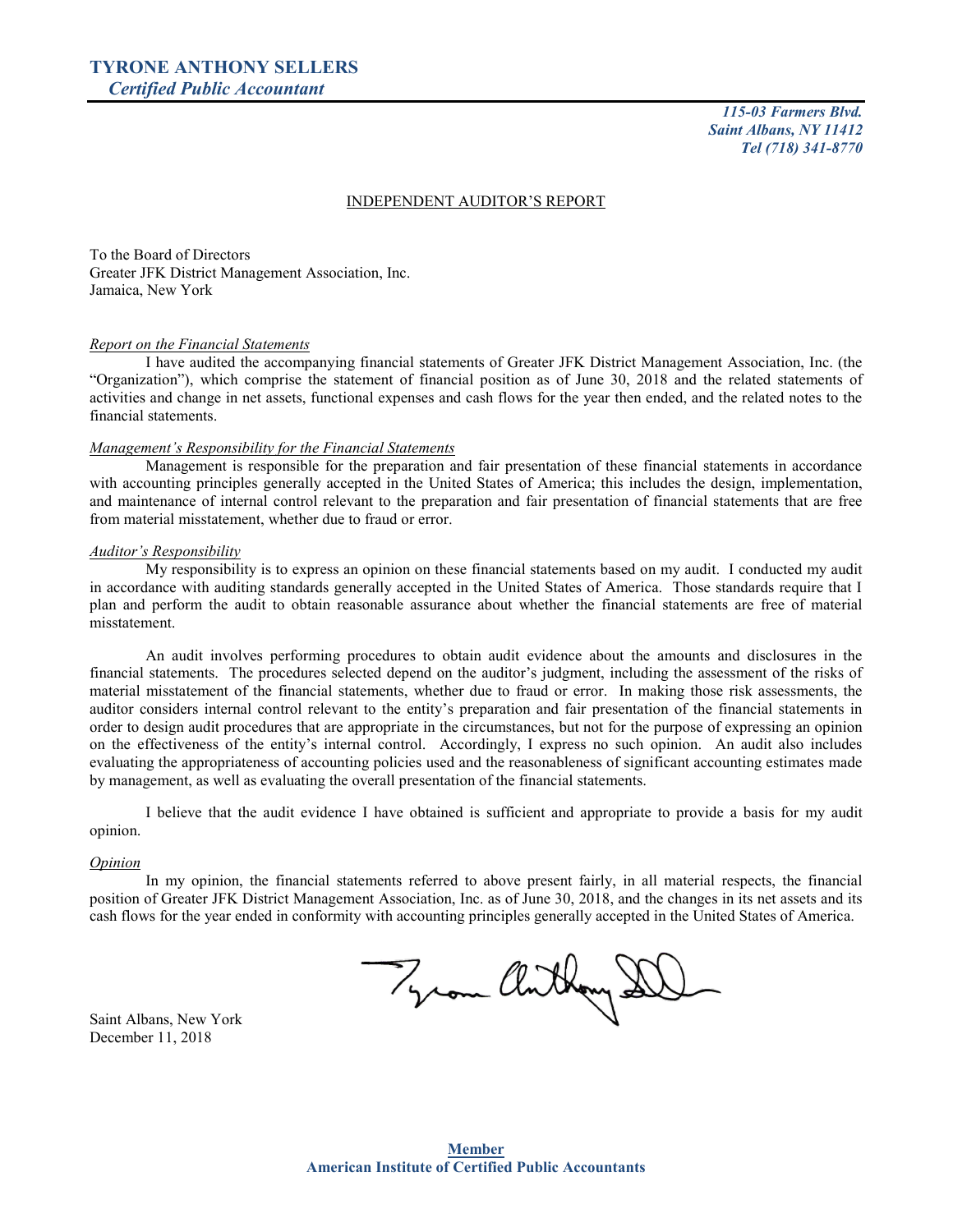## STATEMENT OF FINANCIAL POSITION

### AS OF JUNE 30, 2018

## ASSETS

| <b>Current Assets</b>                   |    |         |
|-----------------------------------------|----|---------|
| Cash                                    | \$ | 344,756 |
| <b>Accounts Receivable</b>              |    |         |
| Prepaid Insurance                       |    | 1,172   |
| <b>Total Current Assets</b>             |    | 345,928 |
| <b>Fixed Assets</b>                     |    |         |
| Office Furniture & Equipment            |    | 6,400   |
| Less Accumulated Depreciation           |    | (640)   |
| <b>Total Fixed Assets</b>               |    | 5,760   |
| Other Asset                             |    |         |
| Rent security deposit                   |    |         |
| <b>Total Assets</b>                     | D  | 351,688 |
| <b>LIABILITIES AND NET ASSETS</b>       |    |         |
| <b>Current Liabilities</b>              |    |         |
| Accounts payable                        | \$ | 5,000   |
| Net Assets                              |    |         |
| Without donor restrictions              |    | 346,688 |
| <b>Total Liabilities and Net Assets</b> | S  | 351,688 |

The accompanying notes are an integral part of these statements.

**TYRONE ANTHONY SELLERS** *Certified Public Accountant*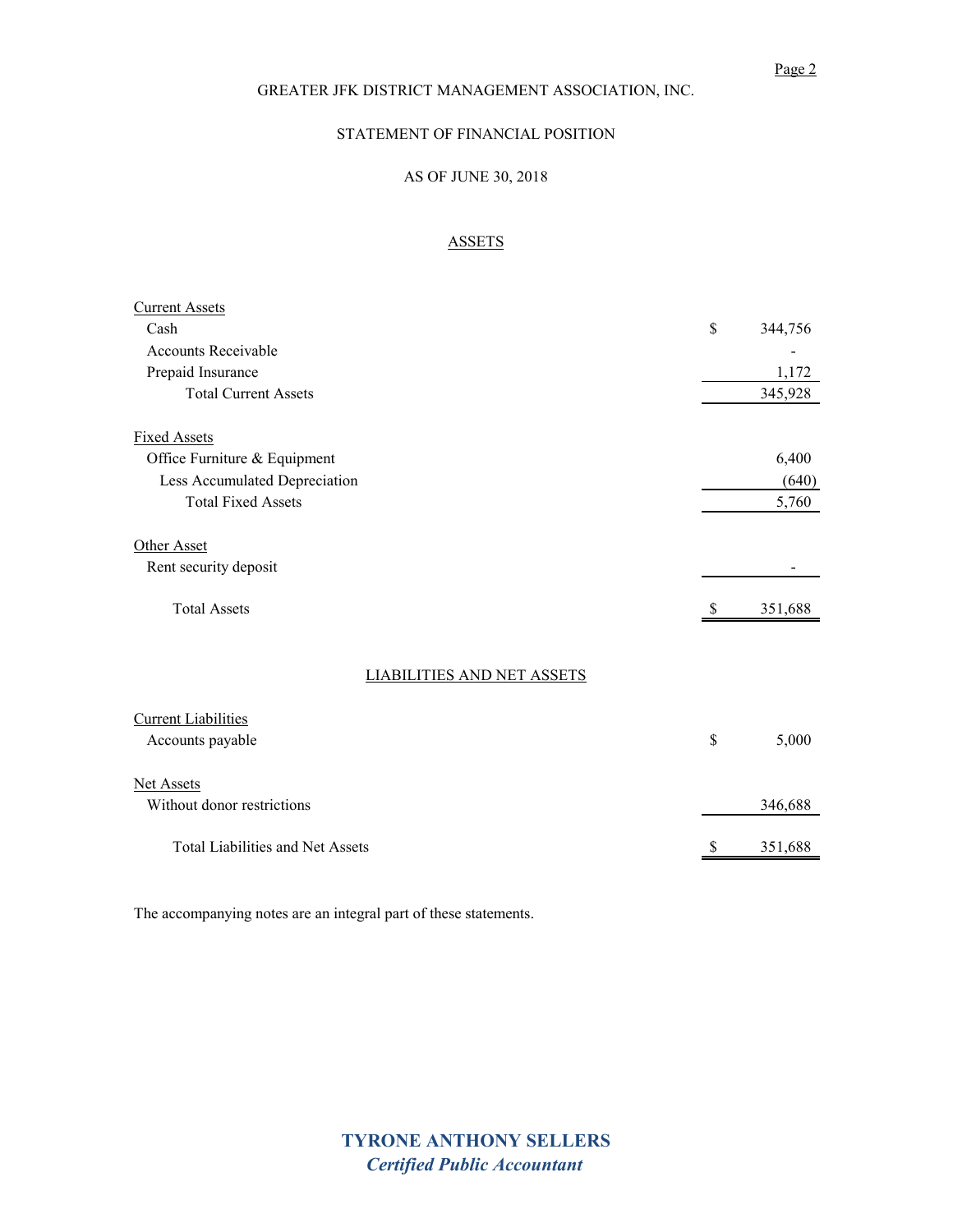# STATEMENT OF ACTIVITIES AND CHANGE IN NET ASSETS

## FOR THE YEAR ENDED JUNE 30, 2018

|                                                       | <b>Without Donor</b> | With Donor   |              |  |
|-------------------------------------------------------|----------------------|--------------|--------------|--|
|                                                       | Restrictions         | Restrictions | <b>Total</b> |  |
| Revenues and other support                            |                      |              |              |  |
| <b>Assessment Revenue</b>                             | \$<br>500,000        | \$           | \$500,000    |  |
| In-kind Services                                      | 6,192                |              | 6,192        |  |
| Interest Income                                       |                      |              |              |  |
| Total before net assets released<br>from restrictions | 506,192              |              | 506,192      |  |
| Net assets released from restrictions:                |                      |              |              |  |
| Total revenues, gains,                                |                      |              |              |  |
| and other support                                     | 506,192              |              | 506,192      |  |
| <b>Expenses</b>                                       |                      |              |              |  |
| <b>Technical Services and Planning</b>                | 16,293               |              | 16,293       |  |
| Sanitation and Maintenance                            |                      |              |              |  |
| Public Safety and Security                            | 13,900               |              | 13,900       |  |
| District Identity and Marketing                       | 88,119               |              | 88,119       |  |
| Management & General                                  | 41,192               |              | 41,192       |  |
| Total expenses                                        | 159,504              |              | 159,504      |  |
| Change in Net Assets                                  | 346,688              |              | 346,688      |  |
| Net assets at beginning of year                       |                      |              |              |  |
| Net assets at end of year                             | 346,688<br>S         | \$           | 346,688      |  |

The accompanying notes are an integral part of this statement.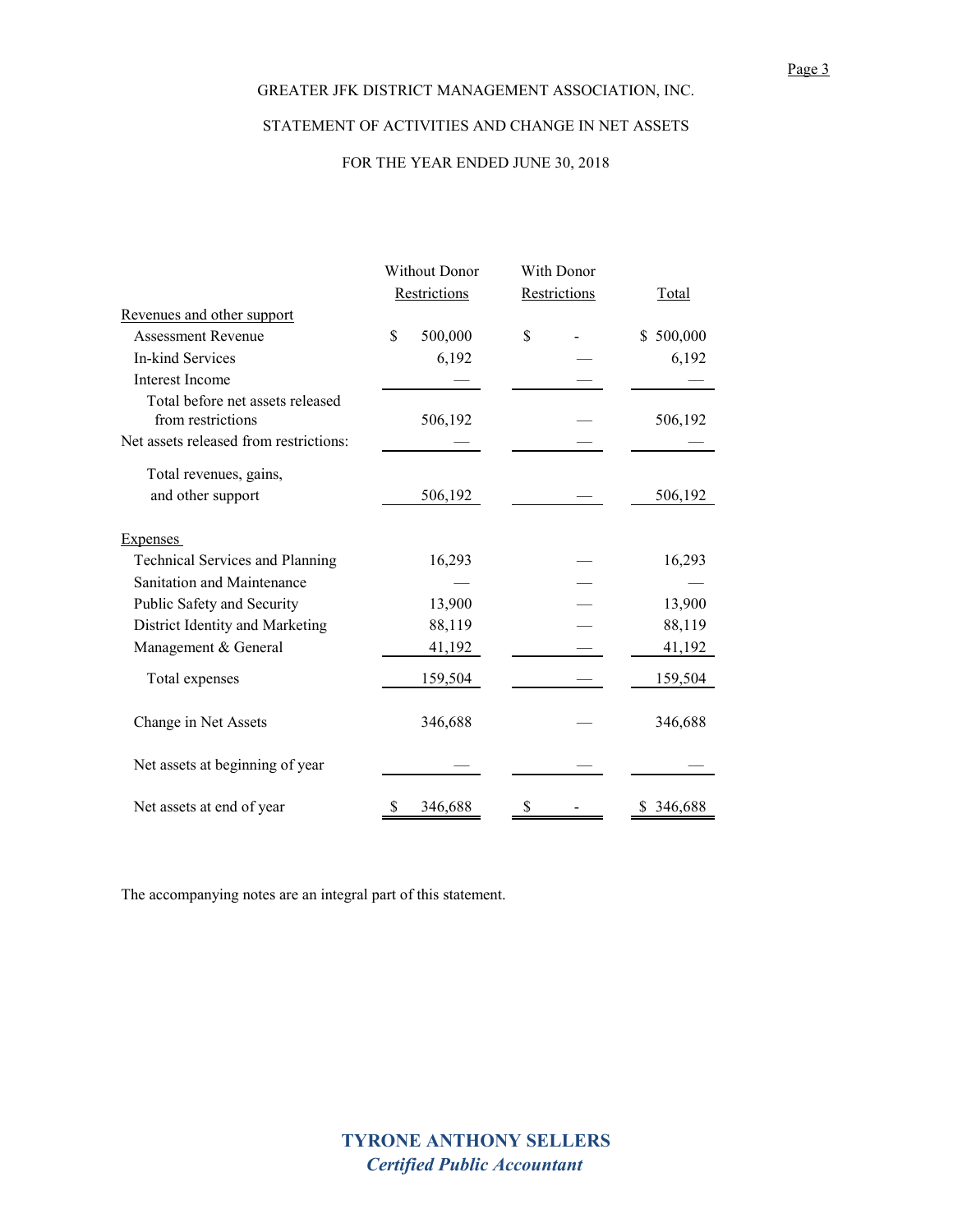### STATEMENT OF FUNCTIONAL EXPENSES

### FOR THE YEAR ENDED JUNE 30, 2018

|                                    | Technical<br>Services & | Sanitation<br>and | Public Safety<br>and | District<br>Identity & | Management<br>and | 2018<br>Total   |
|------------------------------------|-------------------------|-------------------|----------------------|------------------------|-------------------|-----------------|
|                                    | Planning                | Maintenance       | Security             | Marketing              | General           | <b>Expenses</b> |
| Payroll                            | 12,923<br>\$            | \$                | S<br>4,846           | S<br>4,846             | \$<br>9,693       | 32,308          |
| Payroll taxes and fringes          | 1,370                   |                   | 514                  | 514                    | 1,026             | 3,424           |
| Consultants                        | 2,000                   |                   | 8,540                | 76,853                 | 7,778             | 95,171          |
| <b>Contracted Services</b>         |                         |                   |                      |                        | 495               | 495             |
| Office and Related Costs           |                         |                   |                      |                        | 4,130             | 4,130           |
| Printing and Copying               |                         |                   |                      | 3,215                  | 732               | 3,947           |
| Occupancy Costs                    |                         |                   |                      |                        | 8,200             | 8,200           |
| Insurance                          |                         |                   |                      |                        | 2,065             | 2,065           |
| Program expense                    |                         |                   |                      | 250                    |                   | 250             |
| Annual meeting                     |                         |                   |                      | 2,441                  |                   | 2,441           |
| Travel, Meetings and Related Costs |                         |                   |                      |                        | 181               | 181             |
| Miscellaneous                      |                         |                   |                      |                        | 60                | 60              |
| In-kind Services - Legal           |                         |                   |                      |                        | 3,500             | 3,500           |
| In-kind Services - Training        |                         |                   |                      |                        | 2,692             | 2,692           |
| Depreciation                       |                         |                   |                      |                        | 640               | 640             |
| Total                              | 16,293                  |                   | 13,900               | 88,119                 | 41,192            | 159,504         |

The accompanying notes are an integral part of this statement.

Page 4

**TYRONE ANTHONY SELLERS** *Certified Public Accountant*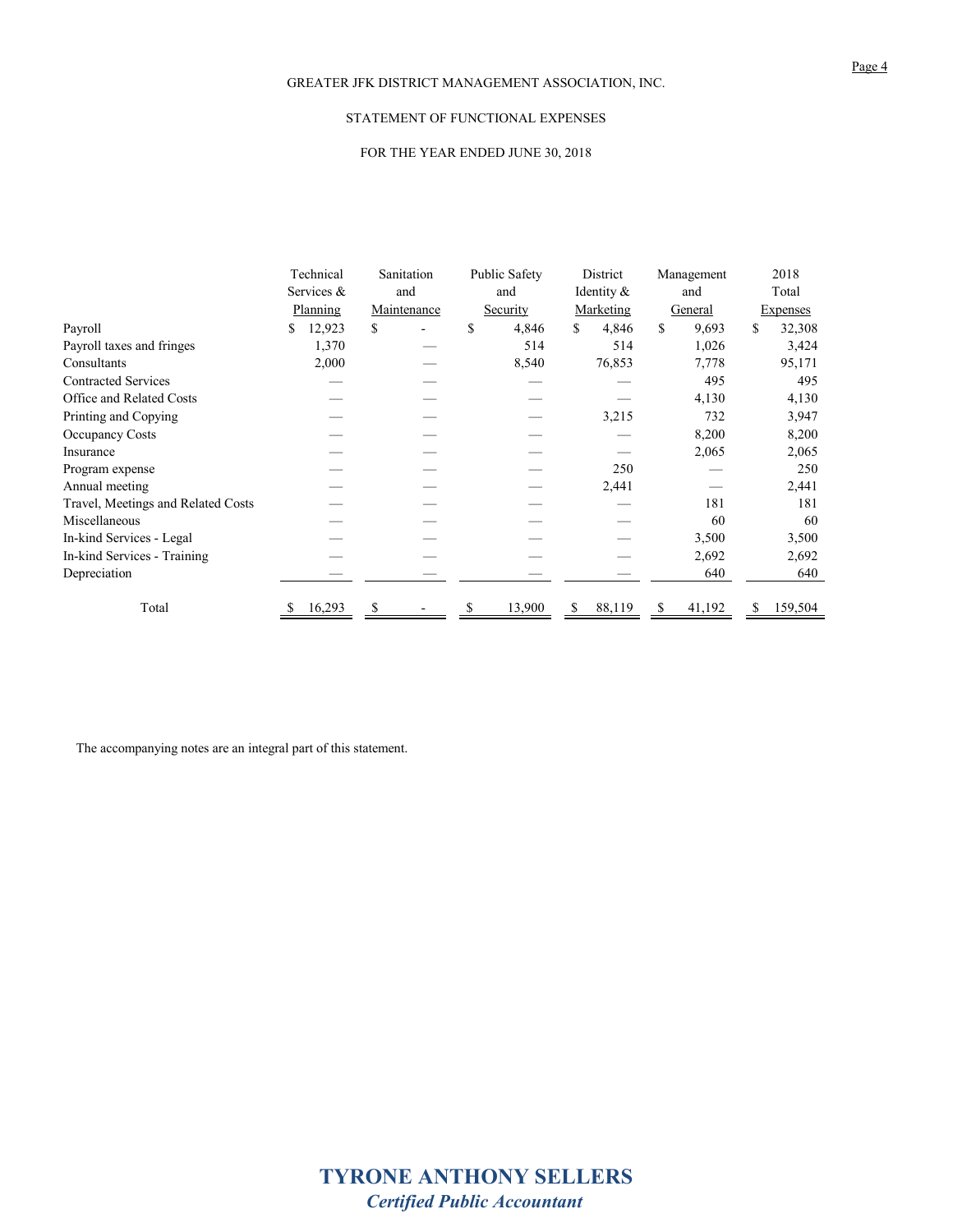## STATEMENT OF CASH FLOWS

### AS OF JUNE 30, 2018

| <b>Cash Flows From Operating Activities</b>                       |               |
|-------------------------------------------------------------------|---------------|
| Change in net assets                                              | \$<br>346,688 |
|                                                                   |               |
| Adjustments to reconcile change in net assets                     |               |
| to net cash provided by operating activities                      |               |
| Decrease (increase) in operational assets                         |               |
| Depreciation expense                                              | 640           |
| Prepaid insurance                                                 | (1,172)       |
| Increase (decrease) in operational liabilities                    |               |
| Accounts payable                                                  | 5,000         |
| Net cash provided by operating activities                         | 351,156       |
| Cash Flows From Investing Activities                              |               |
| Purchase of office furniture & equipment                          | (6,400)       |
| Net cash used in investing activities                             | (6,400)       |
| Net increase in cash                                              | 344,756       |
| Cash balance at beginning of year                                 |               |
| Cash balance at end of year                                       | 344,756       |
| Supplemental Information for Cash Flows<br>Cash paid for interest |               |

The accompanying notes are an integral part of these statements.

**TYRONE ANTHONY SELLERS** *Certified Public Accountant*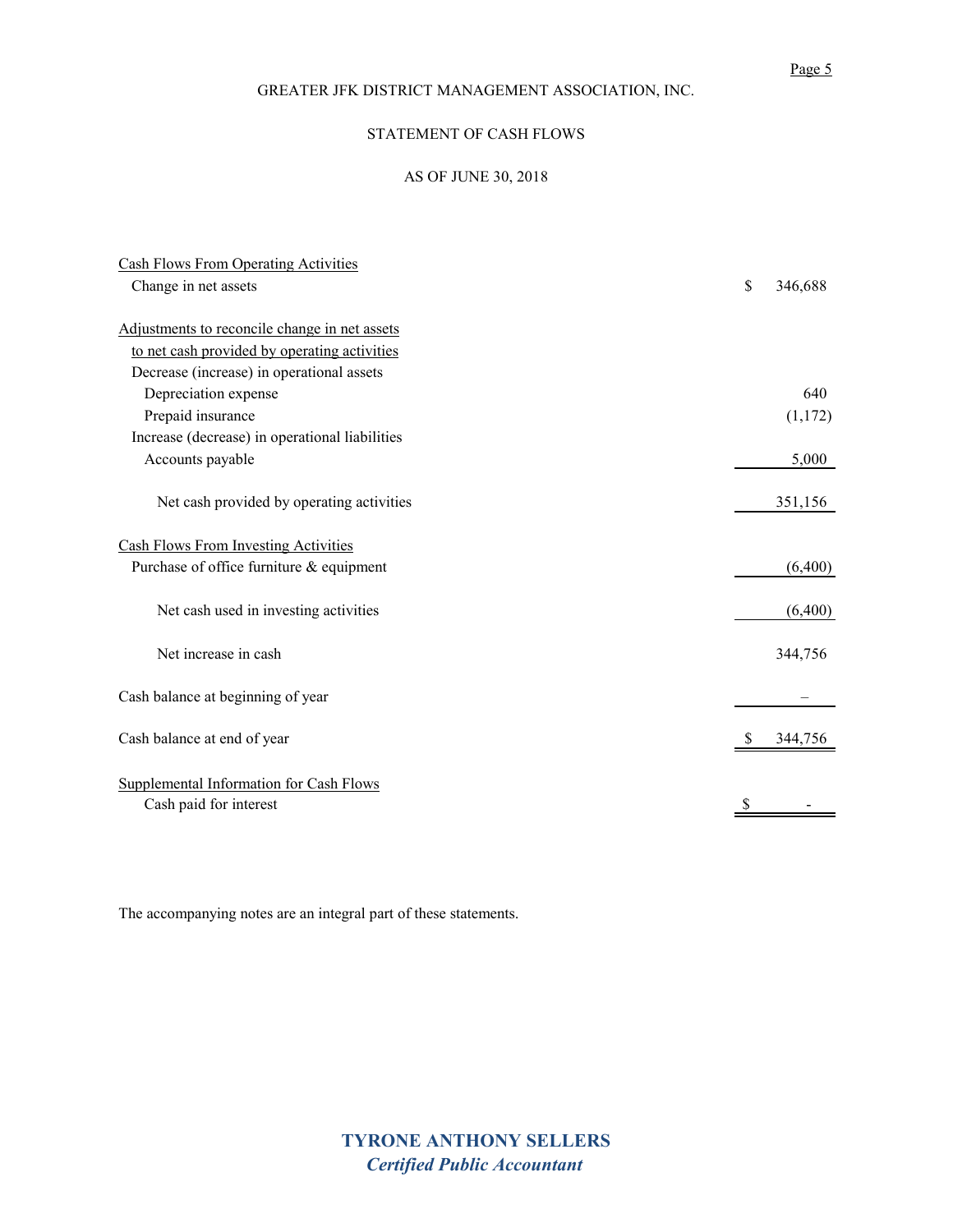### NOTES TO FINANCIAL STATEMENTS

#### JUNE 30, 2018

#### Note 1 – ORGANIZATION AND SIGNIFICANT ACCOUNTING POLICIES

Greater JFK District Management Association, Inc. (the "Organization") was formed on June 19, 2017 under Section 402 of the Not-For-Profit Corporation Law of the State of New York. The primary purpose of the Organization is to manage the Greater JFK Business Improvement District ("BID"). The BID is located in Southeastern Queens County of New York and extends along both sides of Rockaway Blvd. from Baisley Blvd. to 183<sup>rd</sup> Street and includes 33 blocks between 147<sup>th</sup> Avenue and Rockaway Blvd. and 18 blocks between Nassau Expressway and Rockaway Blvd.

The Organization entered into a contract with the City of New York to provide the BID with the following supplemental services; Public Safety and Security, Sanitation and Maintenance, District Identity and Marketing, Industry Networking and Labor Force Development, Technical Services and Planning Studies for Project Development, Advocacy and Administration, and additional services including Capital Improvements which the City of New York may determine useful. The contract is for a five year period commencing July 1, 2017 and ending June 30, 2022 and may be renewed for another five years at the sole discretion of the City of New York.

A summary of significant accounting policies of the Organization are as follows.

Basis of Accounting – The accompanying financial statements were prepared on the accrual basis of accounting.

Capitalization and Depreciation – Furniture and equipment are recorded at cost, and are capitalized and depreciated over their estimated service lives using the straight-line method of depreciation. The estimated service life of the assets for depreciation purposes may be different from their actual economic useful lives. Furniture and equipment purchased with government contract funding are expensed in the year purchased.

Income Taxes – The Organization is exempt from federal income taxes under Section 501(c) (3) of the Internal Revenue Code. The Organization has determined that there are no material uncertain tax positions that require recognition or disclosure in the financial statements. Periods ending June 30, 2015 and subsequent remain subject to examination by applicable taxing authorities.

Contributions – Contributions are recorded as contributions with donor restrictions or contributions without donor restrictions depending on the existence and/or nature of any donor restrictions. Contributions that are restricted by the donor is reported as an increase in net assets with donor restrictions and then reclassified to net assets without donor restrictions by incurring expenses satisfying the restricted purposes, by occurrence of the passage of time, or other events specified by donors. Donor restricted contributions received and expensed in the same fiscal year are reflected as contributions without donor restrictions.

Financial Statements – The Organization's financial statements adhere to the established standards for external financial statements provided by not-for-profit organizations which require that resources be classified for accounting and reporting purposes into two classes of net assets – with donor restrictions and without donor restrictions. All other net assets, including board-designated or appropriated amounts, are reported as part of the without donor restrictions class.

Functional Expense – Expenses are summarized and categorized based upon their functional classification as either program or supporting services. Specific expenses that are readily identifiable to a single program or activity are charged directly to that function. Certain categories of expenses are attributable to more than one program or supporting function. Therefore, these expenses require allocation on a reasonable basis that is consistently applied. The expenses that are allocated include payroll, payroll taxes and employee benefits, which are allocated on the basis of estimates of time and effort.

> **TYRONE ANTHONY SELLERS**  *Certified Public Accountant*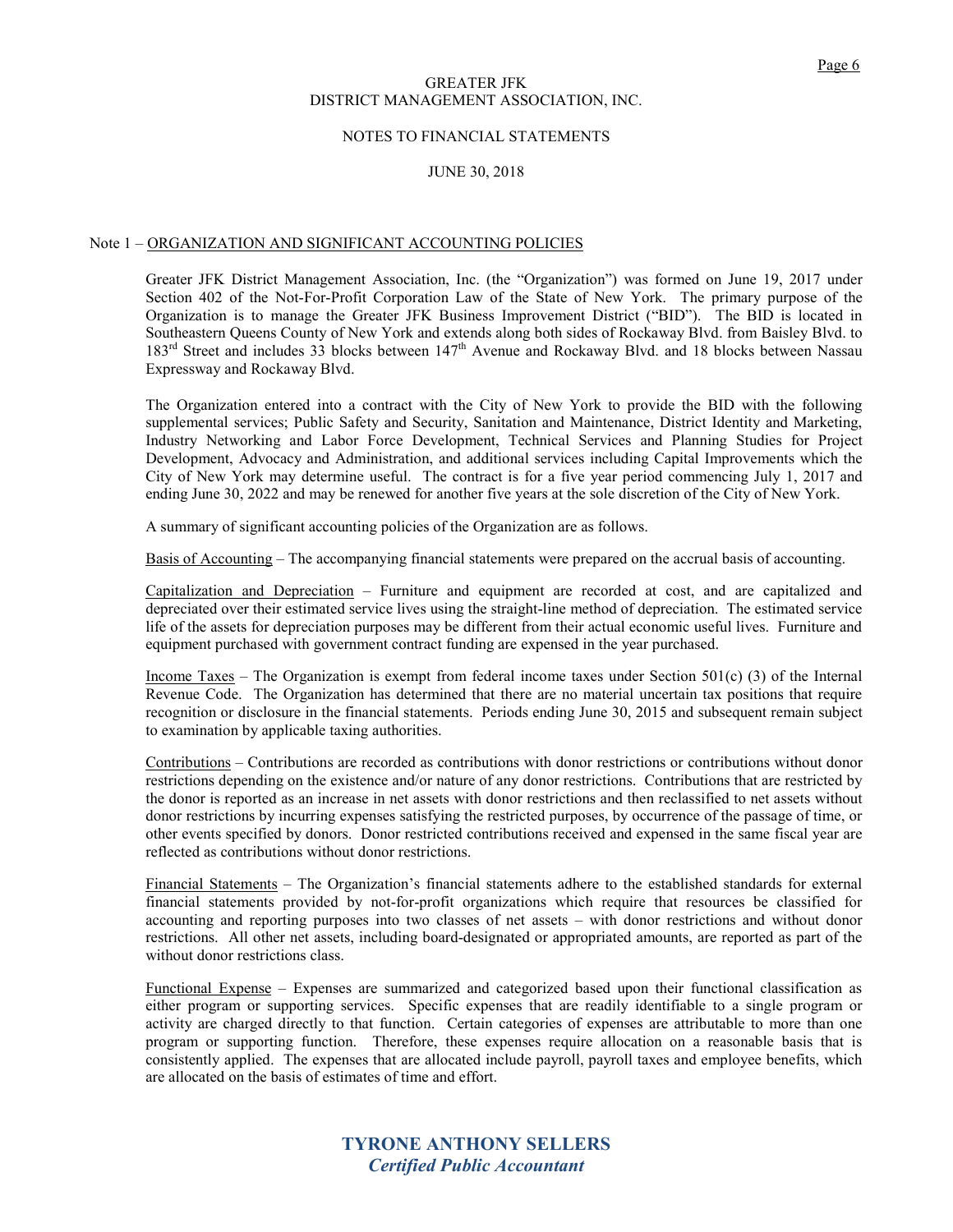### NOTES TO FINANCIAL STATEMENTS

### JUNE 30, 2018

### Note 1 – ORGANIZATION AND SIGNIFICANT ACCOUNTING POLICIES (continued)

Cash and Cash Equivalents – The Organization maintains its cash in bank deposit accounts which at times may exceed federally insured limits. The Organization has not experienced any losses in such accounts. The Organization believes it is not exposed to any significant credit risk on cash. For financial statement purposes, the Organization considers all highly liquid investments available for current use with an initial maturity of three months or less to be cash equivalents.

Subsequent Events – Management has evaluated subsequent events through December 11, 2018, the date the financial statements were available to be issued. No significant subsequent events have been identified that would require adjustment or disclosure in the financial statements.

Estimates – The preparation of financial statements in conformity with generally accepted accounting principles requires management to make estimates and assumptions that affect the reported amounts of assets and liabilities and disclosure of contingent assets and liabilities at the date of the financial statements and the reported amounts of revenues and expenses during the reporting period. Actual results could differ from those estimates.

### Note 2 – LIQUIDITY AND AVAILABILITY OF FINANCIAL ASSETS

The Organization has \$344,756 of financial assets available within 1 year of the balance sheet date to meet cash needs for general expenditure consisting of cash of \$344,756. None of the financial assets are subject to donor or other contractual restrictions that make them unavailable for general expenditure within one year of the balance sheet date. All receivables are subject to implied time restrictions but are expected to be collected within one year. The Organization has a goal to maintain financial assets, which consist of cash and/or short-term investments, on hand to meet 60 days of normal operating expenses, which are, on average, approximately \$75,883. The Organization has a policy to structure its financial assets to be available as its general expenditures, liabilities, and other obligations come due.

### Note 3 – ASSESSMENT REVENUE

The City of New York ("NYC") agreed to pay the Organization all of the proceeds actually collected by the City pursuant to a special assessment levied by the City upon real property within the district. The assessment collected and received for the fiscal year ended June 30, 2018 was \$500,000. The amount due from NYC as of June 30, 2018 was \$-0-.

### Note 4 – IN KIND SERVICES/DONATIONS

Donated services, including in-kind donations meeting the criteria for recognition in the financial statements are reflected as in-kind services/donations at their estimated fair value at the date of receipt. Contributed services which do not meet the criteria for recognition in the financial statements are not reflected in these financial statements.

> **TYRONE ANTHONY SELLERS**  *Certified Public Accountant*